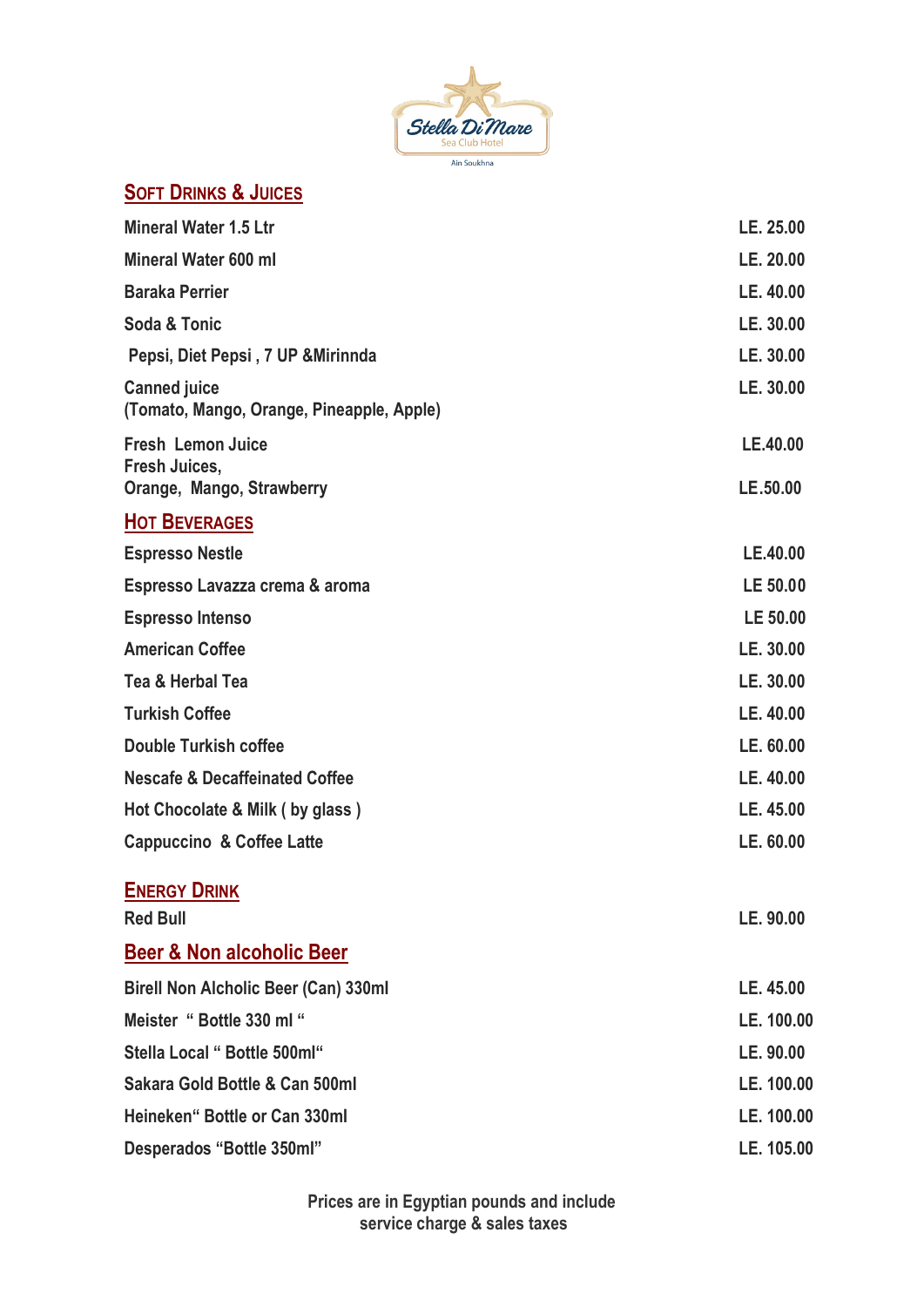

**APERITIFS**

| Campari Bitter or Martini Dry & Martini Rosso             | LE. 250.00 |
|-----------------------------------------------------------|------------|
| Pernod                                                    | LE. 280.00 |
| Ouzo                                                      | LE 200.00  |
| <b>Ricard</b>                                             | LE. 280.00 |
| Arak "Ksarak"                                             | LE. 250.00 |
| <b>Premium Local arak</b>                                 | LE 90.00   |
| <b>SPIRITS</b><br><b>Russian Vodka &amp; Gin Gordon's</b> | LE. 250.00 |
| <b>Bacardi Gold and Black</b>                             | LE. 300.00 |
| <b>Bacardi white</b>                                      | LE. 270.00 |
| <b>Rum Captain Morgan</b>                                 | LE. 250.00 |
| Tequila Sauza Silver & Gold                               | LE. 350.00 |
| Grappa                                                    | LE. 300.00 |
| Premium Local Spirits (Gin / Vodka / Rum)                 | LE. 90.00  |
| <b>PREMIUM LOCAL GRAPPA</b>                               | LE. 90.00  |
| <b>WHISKIES</b>                                           |            |
| Whisky (Red Label, J&B, Jim Beam and Ballantine's         | LE. 400.00 |
| <b>Whisky Jack Daniels</b>                                | LE. 500.00 |
| Whisky Deluxe (Chivas Regal, Black label and Dimple)      | LE. 650.00 |
| <b>Premium Local Whisky</b>                               | LE. 90.00  |
| <b>LIQUEURS</b>                                           |            |
| <b>Bols Peach, and Bols Blue</b>                          | LE. 250.00 |
| <b>Grand Marnier</b>                                      | LE. 550.00 |
| Drambuie and Bailey's Irish Cream                         | LE. 550.00 |
| <b>Amaretto</b>                                           | LE. 250.00 |
| <b>Triple Sec</b>                                         | LE. 250.00 |
| <b>Tia Maria</b>                                          | LE. 250.00 |
| Kahlua                                                    | LE. 250.00 |
| Cointreau                                                 | LE. 250.00 |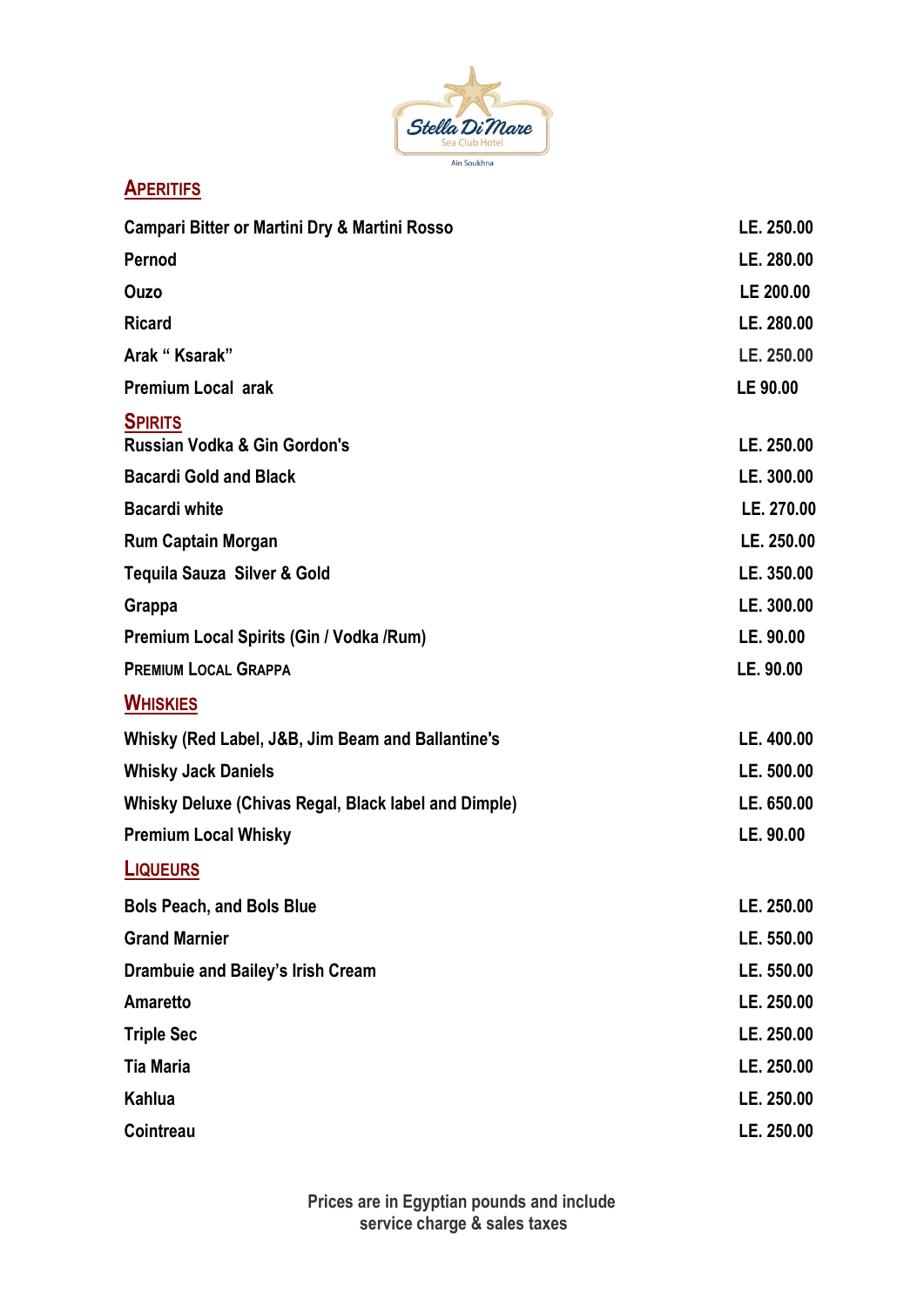

# **COGNAC**

| Chabanneau & Hennessy V.S                | LE. 850.00 |
|------------------------------------------|------------|
| <b>Courvoisier / Remy Martin V.S.O.P</b> | LE. 700.00 |
| Chabanneau V.S.O.P                       | LE. 850.00 |
| <b>LOCAL PREMIUM WINE</b>                |            |

| Omr El Khayyam red / white 750ml               | LE. 450.00 |
|------------------------------------------------|------------|
| Omr El Khayyam red / white 187ml               | LE. 150.00 |
| <b>Grand Marquis Red / White 750ml</b>         | LE. 575.00 |
| Cape Bay Red / White 750ml                     | LE. 850.00 |
| Cape Bay Red / White 187ml                     | LE. 250.00 |
| <b>CASTELO DI TREVI ( GRILLO ) WIHTE 750ML</b> | LE .850:00 |
| CASTELO DI TREVI (NERO D'AVOLA ) 750ML         | LE.850:00  |
| Jardin Du Nil Red / White 750ml                | LE. 850.00 |
| Ayam Red / White Wine 750ml                    | LE. 770.00 |
| Beausoleil Wine, Red / White 750ml             | LE. 570.00 |
| <b>Beausoleil Wine by Glass 150ml</b>          | LE. 135.00 |
| <b>Shahrazade Red / White 750ml</b>            | LE 570.00  |
| <b>CHAMPAGNE &amp; SPARKLING WINE</b>          |            |
| Aida Sparkling Wine 750ml                      | LE. 800.00 |

| <b>AIUA UPAINIIIY IIIIIG I JUIIII</b> | LL. UVV.VV   |
|---------------------------------------|--------------|
| Le Baron Sparkling 750ml              | LE 800.00    |
| Cordon Rouge / Laurent Perrier 750ml  | LE. 17000.00 |



**Prices are in Egyptian pounds and include service charge & sales taxes**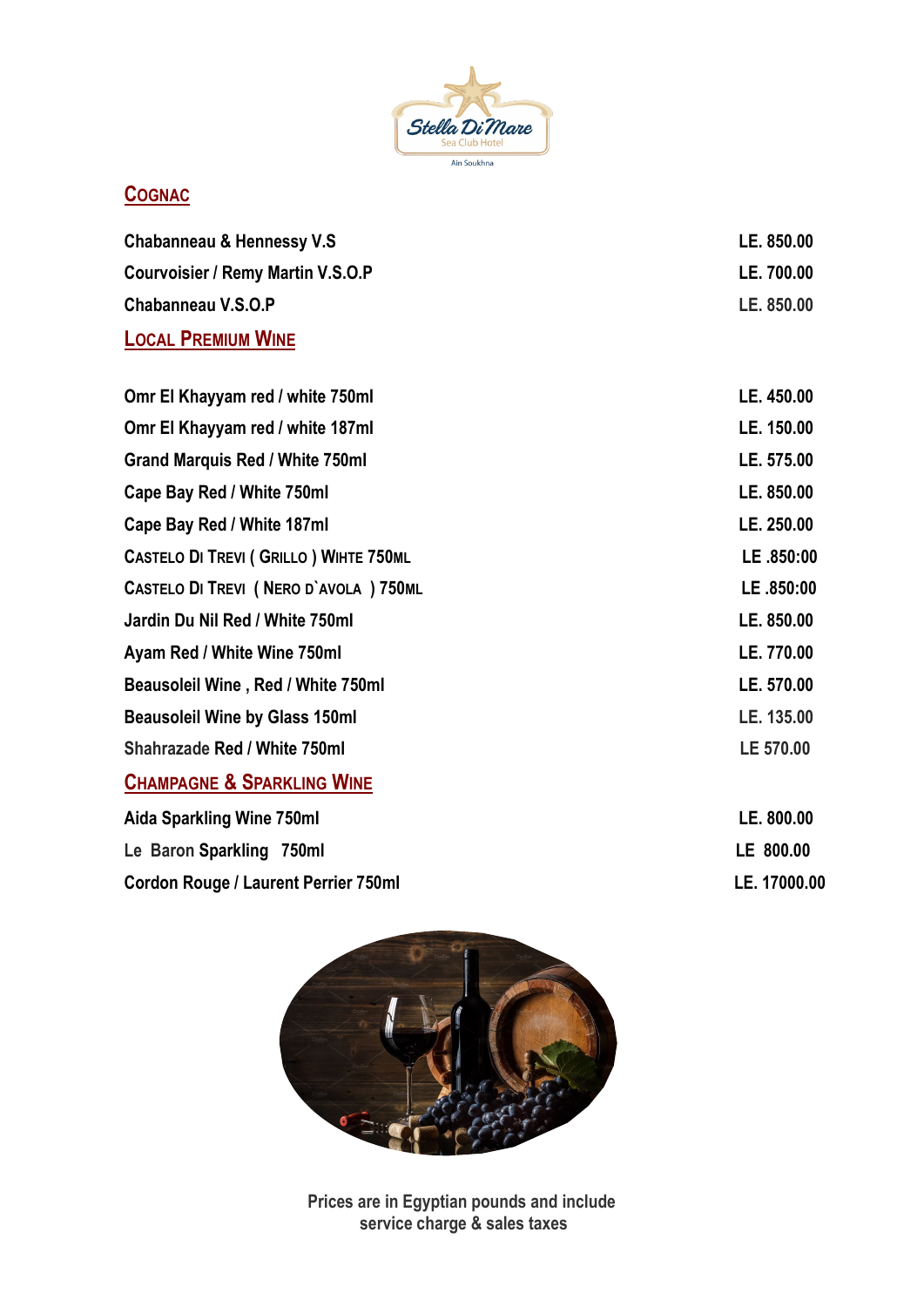

## **ALCOHOLIC COCKTAILS**

| <b>BLUE LAGOON</b><br><b>Vodka, blue Curacao and sprite</b>                                    | LE. 450.00 |
|------------------------------------------------------------------------------------------------|------------|
| <b>MARGARITA</b><br>Tequila, Triple Sec and fresh lemon                                        | LE. 450.00 |
| <b>TEQUILA SUNRISE</b><br>Tequila, orange and grenadine syrup                                  | LE. 450.00 |
| LONG ISLAND ICE TEA<br>Gin, vodka, light rum, tequila sliver, lemon juice and topped with cola | LE. 600.00 |

#### **NON ALCOHOLIC COCKTAILS 65.00 LE**

**PINEAPPLE PHILIP Pineapple juice, fruits salad, sprite and topping with dash of mint syrup**

**SEA STAR Guava, pineapple, orange juice** 

**FLORIDA Mango, guava, orange juice and topped with grenadine syrup**

#### **YOUR CHOICE OF ICE CREAM MEGA STICK 40.00 LE**

## **YOUR CHOICE OF MILKSHAKE 90.00 LE**

| <b>STRAWBERRY MILKSHAKE</b> |
|-----------------------------|
| <b>MANGO MILKSHAKE</b>      |
| <b>CHOCOLATE MILKSHAKE</b>  |
| <b>CARMEL MILKSHAKE</b>     |
| <b>MOCHA MILKSHAKE</b>      |
| <b>PISTACHIO MILKSHAKE</b>  |
| <b>VANILLA MILKSHAKE</b>    |





| <b>GREEK SALAD</b>                                                                     | LE.90.00  |
|----------------------------------------------------------------------------------------|-----------|
| Bell Peppers . Onions. Black Olives and Feta Cheese And Tomatoes, Cucumbers            |           |
| <b>MIXED SALAD</b>                                                                     | LE.80.00  |
| Assorted of Tomatoes, Cucumbers, Lettuce, Bell Pepper, Carrots, with Italian Dressing. |           |
| <b>CAESAR SALAD</b>                                                                    | LE.120.00 |
| Romaine Lettuce Serve with Grilled Chicken Strips with Bread Croutons,                 |           |
| Parmesan Cheese Shaving and Topped with anchovies Fillets,                             |           |
| <b>ITALIAN SALAD</b>                                                                   | LE.100.00 |
| Carrots, Green Beans, Green Peas, Potatoes, Tuna, Lettuce and Olives.                  |           |

**Prices are in Egyptian pounds and include service charge & sales taxes**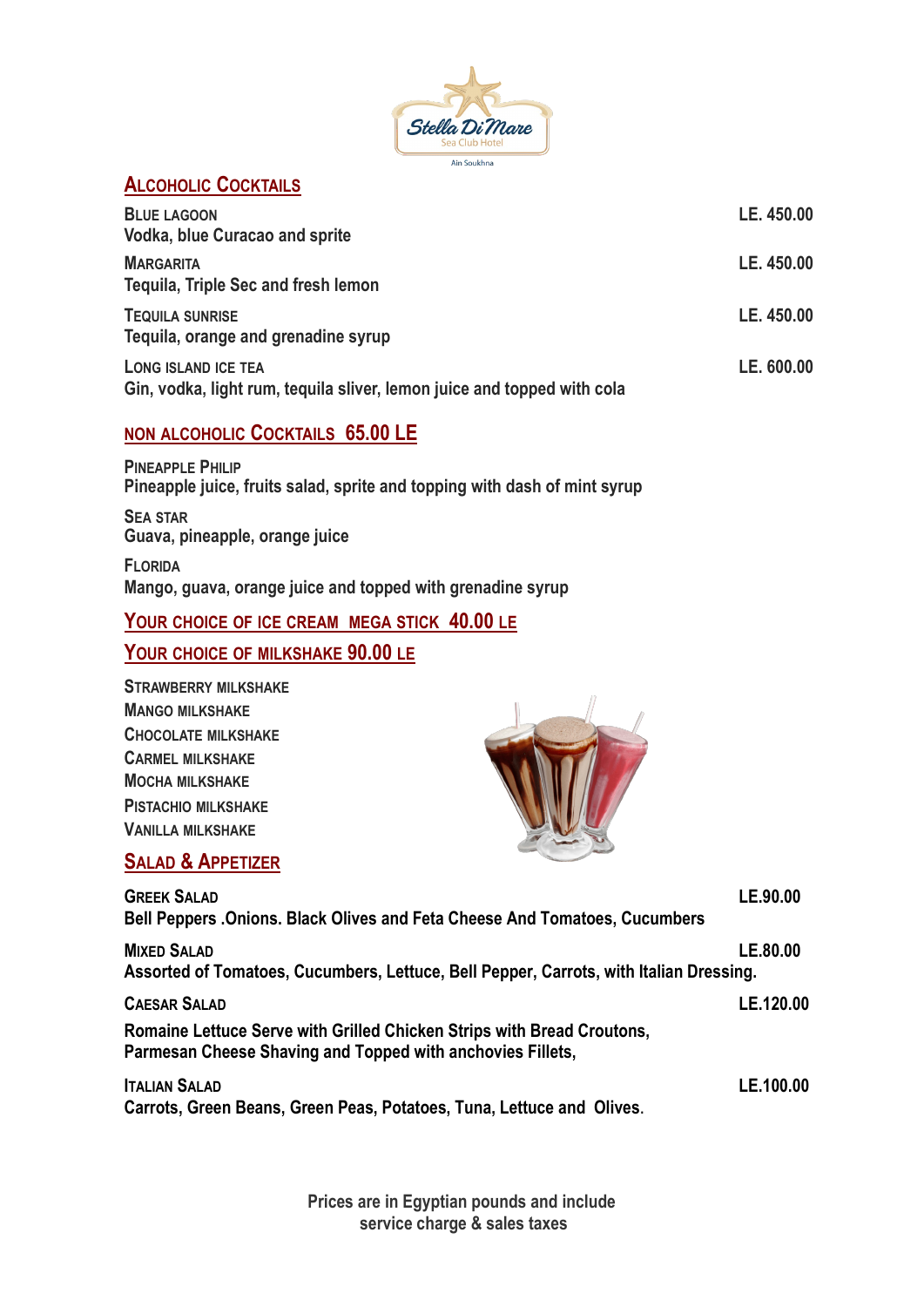

| <b>CAPRESE SALAD</b><br>Mozzarella, Beefsteak Tomatoes, Basil, Olive Oil and Balsamic Reduction.                                                     | LE.90.00                |
|------------------------------------------------------------------------------------------------------------------------------------------------------|-------------------------|
| <b>SMOKED SALMON ROLL</b><br>With Feta Cheese and Fin Herbs and Lettuce with Balsamic Vinegar.                                                       | LE.200.00               |
| <b>PASTA STATION</b>                                                                                                                                 |                         |
| <b>SELECT SAUCE TO GO WITH YOUR CHOICE OF PASTA</b><br><b>SPAGHETTI. PENNE. FUSILLI AND FETTUCCINE.</b>                                              |                         |
| <b>WHITE SAUCE</b><br>Fresh Cream, Cheese and Olive Oil.                                                                                             | LE.110.00               |
| <b>BOLOGNESE</b><br><b>Tomato Sauce and Minced Meat.</b>                                                                                             | LE.120.00               |
| Penne 4 Formaggi (4 Cheese Sauce                                                                                                                     | LE.160.00               |
| <b>TOMATO SAUCE</b><br>Tomatoes, Onions, Garlic, Basil and Olive Oil                                                                                 | LE.100.00               |
| <b>PENNE ALL'ARRABBIATA</b><br>Tomato Sauce, Onions, Garlic and Chili Pepper.                                                                        | LE.100.00               |
| <b>CARBONARA</b><br>Fresh Cream, Beef Bacon, Eggs Cream and Parmesan Cheese.                                                                         | LE.140.00               |
| <b>FRUTTI DI MARE</b><br>Seafood (Shrimps, Tuna, Calamari) with Tomato Sauce.                                                                        | LE.150.00               |
| <b>PIZZA STATION</b>                                                                                                                                 |                         |
| <b>ROMANA</b><br>Tomato Sauce, Mozzarella and Anchovies and capers.                                                                                  | LE.130.00               |
| <b>VERDURE</b>                                                                                                                                       | LE.110.00               |
| <b>Combination of Grilled Vegetables, Tomato Sauce and Mozzarella.</b>                                                                               |                         |
| <b>CAPRICCIOSA</b><br>Tomato Sauce, Mozzarella, Beef Salami, Mushrooms, Onions and Green Peppers.                                                    | LE.150.00               |
| <b>QUATTRO STAGIONI</b>                                                                                                                              | LE.150.00               |
| Tomato Sauce, Smoked Turkey, Beef Beacon, Mushrooms and Black Olive.<br><b>FRUTTI DI MARE</b>                                                        | LE.175.00               |
| Tomato Sauce, Mozzarella, Shrimps, Calamari, Fish and Black Olive.                                                                                   |                         |
| <b>MARGHERITA</b><br><b>Tomato Sauce and Mozzarella Cheese.</b>                                                                                      | LE.100.00               |
| <b>CALZONE</b>                                                                                                                                       | LE.120.00               |
| Tomato Sauce, Mozzarella, Mushrooms, Smoked Chicken and Eggs.<br><b>ALLA DIAVOLA</b>                                                                 | LE.150.00               |
| Tomato Sauce, Beef Bacon, Grilled Chicken Strips, Chili and Mozzarella.                                                                              |                         |
| Tonno e cipolla (Tomato Sauce, Mozzarella, tuna and onions)<br>(Tomato sauce and 4 cheese)<br>Pizza 4 Formaggi<br>Choose your extra topping LE.45.00 | LE. 130.00<br>LE.160.00 |

**Prices are in Egyptian pounds and include service charge & sales taxes**